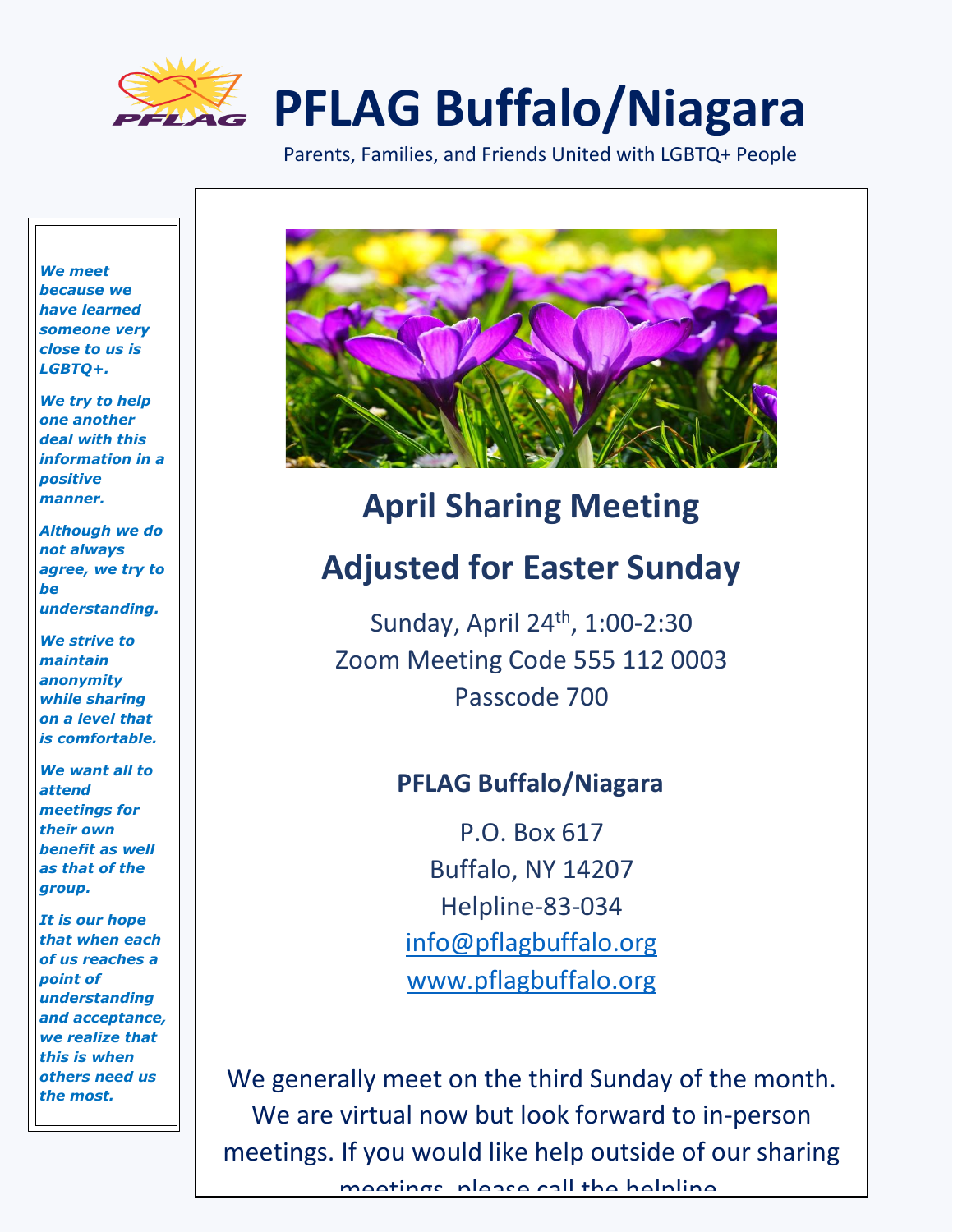

**PFLAG Buffalo/Niagara**

Parents, Families, and Friends United with LGBTQ+ People

#### *GETTING THE WORD OUT*

 We have been updating our readers monthly as to PFLAG Buffalo/Niagara's outreach campaign. We have sent our informational brochures and bookmarks to local middle and high schools, mental health agencies, and libraries. Local LGBTQ+ agencies and groups have always had our materials but now also have our new and improved versions. Our new collaboration with Niagara Pride has also been helpful; Niagara Pride offered our materials at its Health and Wellness Fair in March.





We have posted samples on our website, [www.pflagbuffalo.org](http://www.pflagbuffalo.org/). Please click on the "Media" tab. You may also use this link:<https://www.pflagbuffalo.org/blank-1>.

**Bookmark** 

 Contact us if you would like copies,or if you know of a group that may be interested in receiving the materials.

Please join us in spreading the news that PFLAG Buffalo/Niagara is here to help.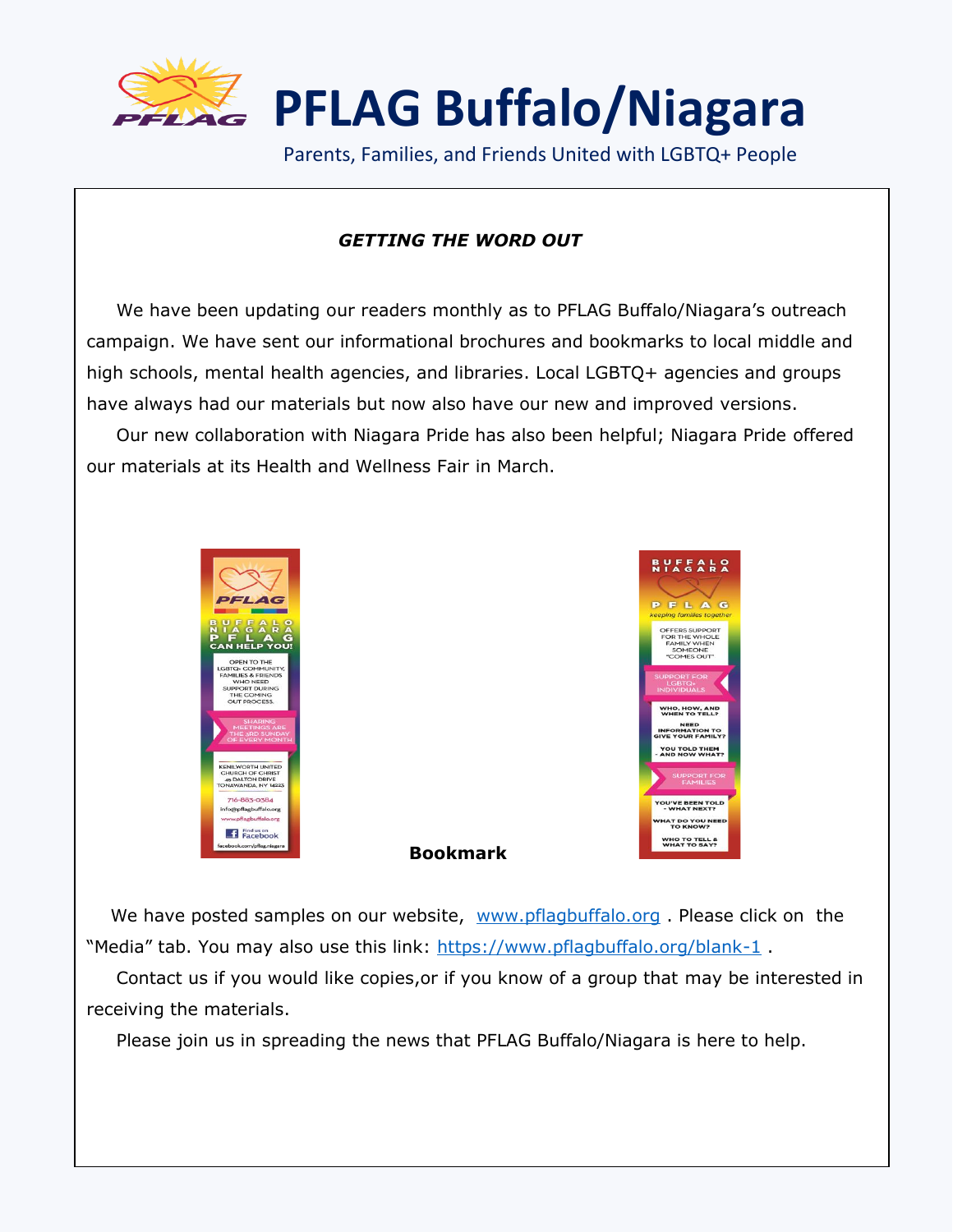

 $\overline{\phantom{a}}$ 

**PFLAG Buffalo/Niagara**

Parents, Families, and Friends United with LGBTQ+ People

#### **LGBQ+ RECOVERY SUPPORT GROUP**

 **From www.niagarapride.org**



 *Save the Michaels* is offering a LGBTQ+ Recovery Meeting. This peer-led group focuses on unique challenges of the LGBTQ community recovering from addiction. The group is focused on the same mission with the same goals: together we are stronger.

 This group meets the 2nd and 4th Wednesday of every month from 6pm-7pm at 81 Walnut Street, Lockport, NY 14094

 This meeting is for recovery from all substances or any form of addiction. Its members will be able to benefit from members' strength and hope to empower the LGBTQ+ community.

For those unfamiliar with *Save The Michael*s, this organization raises awareness of prescription and other drug addictions and help those struggling and their families find treatment.

 Abuse and misuse of these controlled substances leads to serious illness, depression, deaths from overdose and suicide, and the devastation of caregivers and loved ones.

 Save The Michaels House of Hope and Community Resources supports families during their loved one's journey through addiction and into remission.

 This important resource provides nurturing and supportive environments for parents, grandparents and spouses of addicted individuals.

 They practice compassion and promote education, self-help and wrap-around care before, during, and after treatment.

For more information: <https://savethemichaels.org/calendar/>